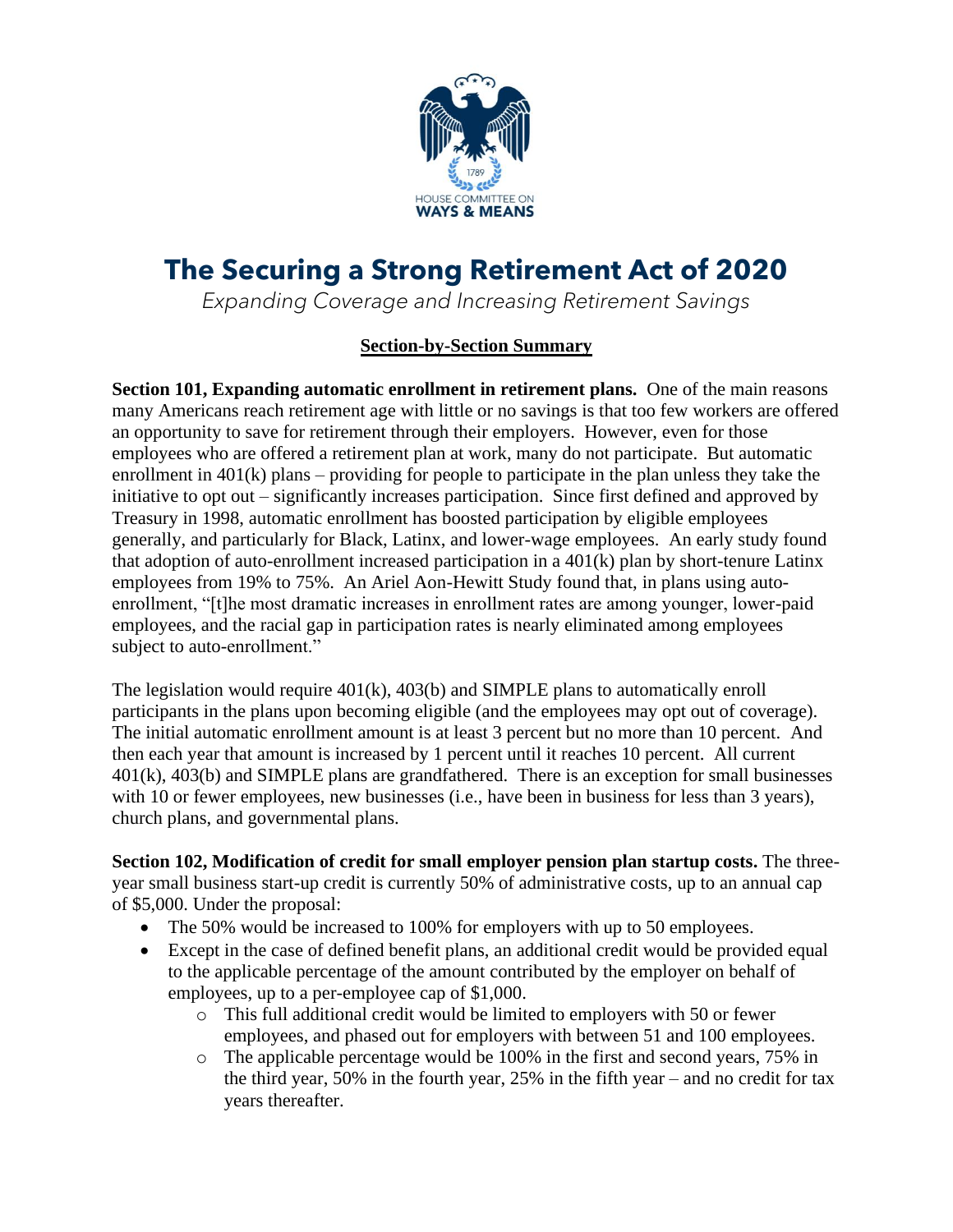**Section 103, Simplification and increase in Saver's Credit.** The Saver's Credit provides millions of low and middle-income individuals with an incentive to save for retirement each year. However, the current credit is complicated and not easy to understand. The bill amends the Saver's Credit to create a single credit rate of 50% (currently there is a tiered structure of a 10%, 20% and 50% credit). The bill also would increase the maximum credit amount from \$1,000 per person to \$1,500, and would increase the maximum income eligibility amount. The legislation also would index for inflation the creditable contribution amount. The bill also would direct the Treasury Secretary to increase public awareness of the credit.

**Section 104, Enhancement of 403(b) plans.** 403(b) plan investments are generally limited to annuity contracts and mutual funds. This limitation cuts off 403(b) plan participants – generally employees of charities and public educational organizations – from access to collective investment trusts, which are often used by 401(a) plans due to their lower fees. Under the legislation, 403(b) custodial accounts would be permitted to invest in collective investment trusts.

In addition, the legislation would amend the securities laws to treat  $403(b)$  plans like  $401(a)$ plans with respect to their ability to invest in collective investment trusts, provided that: (1) the plan is subject to ERISA, (2) the plan sponsor accepts fiduciary responsibility for selecting the investments that participants can select under the plan, (3) the plan is a governmental plan, or (4) the plan has a separate exemption from the securities rules. These changes would increase the availability of low-cost collective investment trust options for retirement savers and conform the securities law rules for 401(a) plans and 403(b) annuities.

Finally, the bill would clarify an existing securities law exemption for 403(b) custodial accounts.

### **Section 105, Increase in age for required beginning date for mandatory distributions.**

Under current law, participants are generally required to begin taking distributions from their retirement plans at age 72. The policy behind this rule is to ensure that individuals spend their retirement savings during their lifetime and not use their retirement plans for estate planning purposes to transfer wealth to beneficiaries. The SECURE Act generally increased the required minimum distribution age to 72. The legislation would increase the required minimum distribution age further to 75.

**Section 106, Deferral of tax for certain sales of employer stock to employee stock ownership plan (ESOP) sponsored by S corporations.**The bill would extend Code Section 1042 to sales of employer stock to S corporation ESOPs (it currently only applies to C corporation ESOPs). Under section 1042, an individual owner of stock in a non-publicly traded C corporation that sponsors an ESOP may elect to defer the recognition of gain from the sale of such stock to the ESOP if the seller reinvests the sales proceeds into "qualified replacement property," i.e., stock or other securities issued by a U.S. operating corporation. After the sale, the ESOP must own at least 30 percent of the employer corporation's stock. The legislation would extend section 1042 to S corporations as well.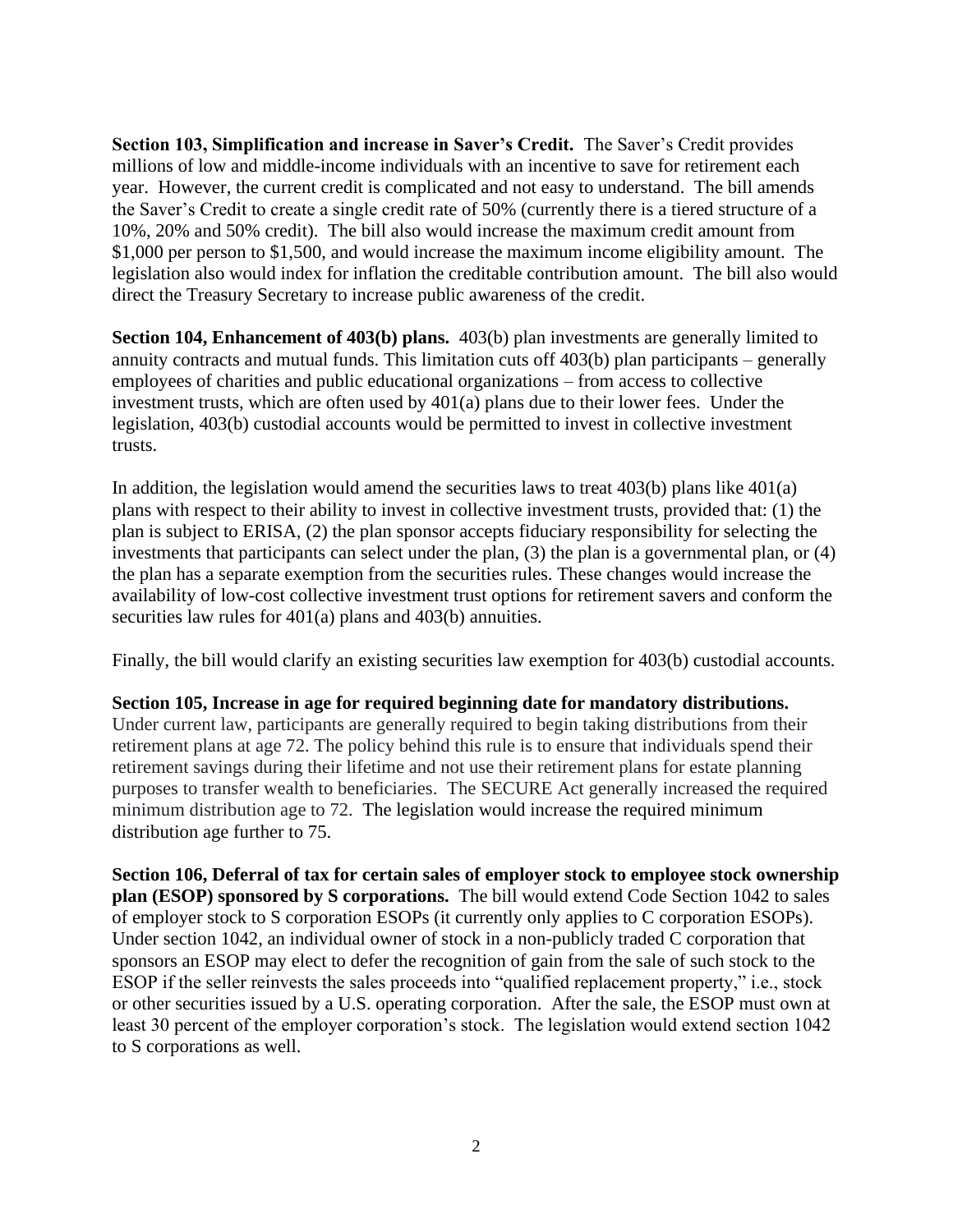**Section 107, Indexing IRA catch-up limit.** Under current law, the limit on IRA contributions is increased by \$1,000 (not indexed) for individuals who have attained age 50. The legislation would index such limit starting in 2022.

**Section 108, Higher catch-up contribution to apply at age 60.** Under current law, employees who have attained age 50 are permitted to make catch-up contributions under a retirement plan in excess of the otherwise applicable limits. The limit on catch-up contributions for 2020 is \$6,500, except in the case of SIMPLE plans for which the limit is \$3,000. The legislation would increase these limits to \$10,000 and \$5,000 (both indexed), respectively, for individuals who have attained age 60. Individuals who have attained age 60 have a shorter time to save for retirement, making a higher limit appropriate.

**Section 109, Multiple Employer 403(b) Plans.** Multiple employer plans (MEPs) provide an opportunity for small employers to band together to obtain more favorable retirement plan investment results and more efficient and less expensive management services. The SECURE Act made MEPs more attractive by eliminating outdated barriers to the use of MEPs and improving the quality of MEP service providers. The legislation would allow 403(b) plans to participate in MEPs, generally under the SECURE Act rules, including relief from the one bad apple rule so that the violations of one employer do not affect the tax treatment of employees of compliant employers.

**Section 110, Treatment of student loan payments as elective deferrals for purposes of matching contributions.** Under the bill, an employer would be permitted to make matching contributions under a 401(k) plan, 403(b) plan, or SIMPLE IRA with respect to "qualified student loan payments," the definition of which is broadly defined as any indebtedness incurred by the employee solely to pay qualified higher education expenses of the employee. Governmental employers would also be permitted to make matching contributions in a section 457(b) plan or another plan with respect to such repayments. The idea is that employees who are overwhelmed with student debt may not realistically be able to save for retirement, and thus are missing out on available matching contributions. This legislation would allow them to receive those matching contributions by reason of repaying their loan.

**Section 111, Application of credit for small employer pension plan startup costs to employers which join an existing plan.** Under both pre- and post-SECURE law, the startup tax credit only applies for the first three years that a plan is in existence. So, for example, if a small business joins a MEP that has already been in existence for three years, the startup credit is not available. If, for example, the MEP has been existence for one or two years when a small business joins, the small business may be able to claim the credit for two or one years, respectively. The legislation would fix this issue and employers joining a MEP (which includes PEPs) would be eligible for the credit for all three years.

**Section 112, Military spouse retirement plan eligibility credit for small employers.** Military spouses often do not remain employed long enough to become eligible for their employer's plan or to vest in employer contributions. Under the bill, small employers would be eligible for a tax credit with respect to their defined contribution plans if they (1) make military spouses immediately eligible for plan participation within two months of hire, (2) upon plan eligibility,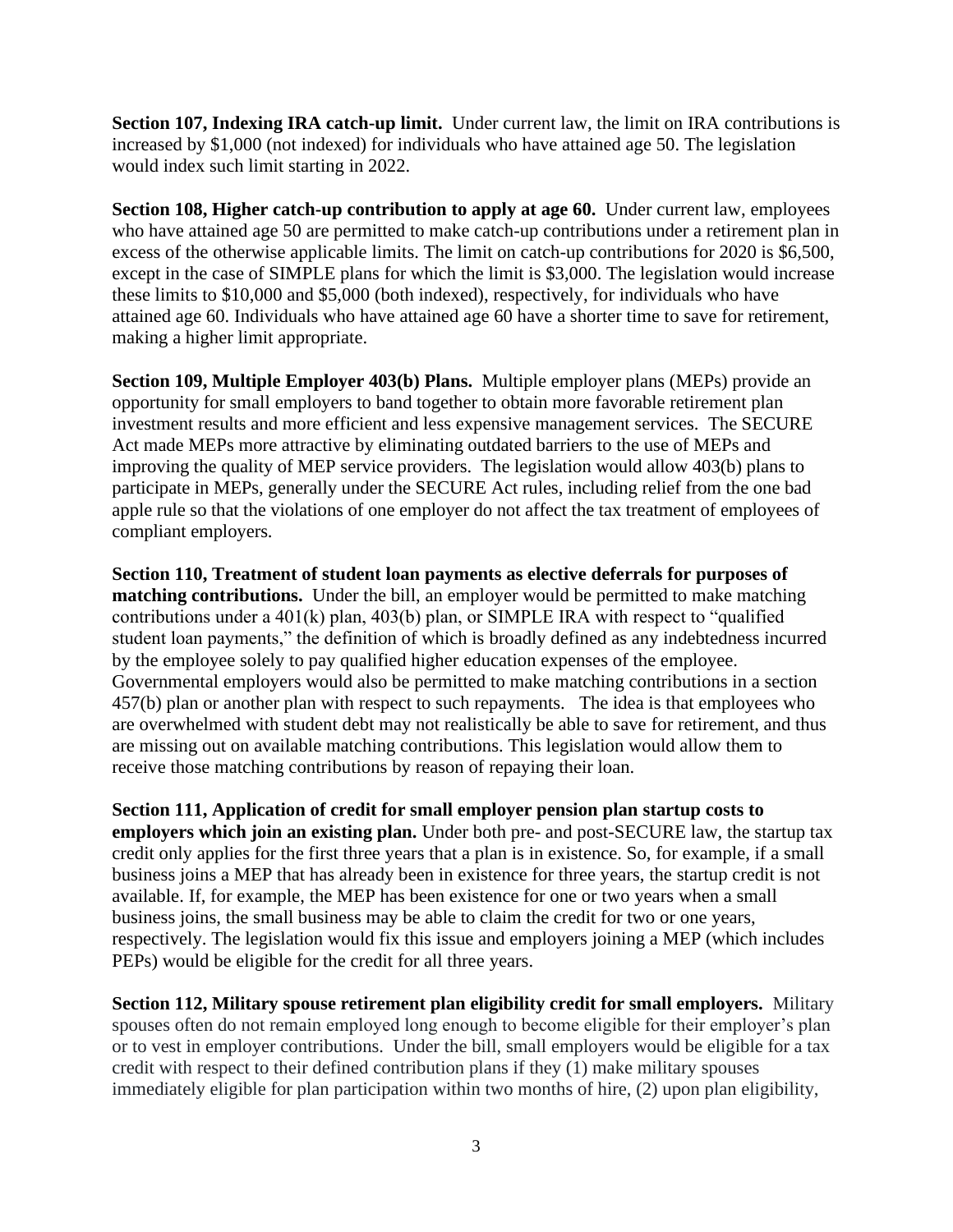make the military spouse eligible for any matching or nonelective contribution that they would have been eligible for otherwise at two years of service, and (3) make the military spouse 100% immediately vested in all employer contributions. The tax credit would equal the sum of (1) \$250 per military spouse, and (2) 100% of all employer contributions (up to \$250) made on behalf of the military spouse, for a maximum tax credit of \$500. This credit would apply for three years with respect to each military spouse – and would apply to nonhighly compensated employees only. An employer may rely on an employee's certification that such employee's spouse is a member of the uniformed services.

**Section 113, Small immediate financial incentives for contributing to a plan.** Commentators have noted that individuals can be especially motivated by immediate financial incentives. So in addition to providing matching contributions as a long-term incentive for employees to contribute to a 401(k) plan, it might be helpful for employers to be able to offer small immediate incentives, like gift cards in small amounts. However, such immediate incentives are prohibited by the rule in Code section  $401(k)(4)(A)$  generally prohibiting any incentives other than matching contributions. Under the bill, de minimis financial incentives would be exempted from section  $401(k)(4)(A)$  and from the corresponding rule under section  $403(b)$ . The bill also includes a conforming modification to the prohibited transaction rules.

**Section 114, Safe harbor for corrections of employee elective deferral failures.** Employers, including small employers, that adopt a retirement plan with automatic enrollment and automatic escalation features could be subject to significant penalties if even honest mistakes are made. The legislation would ease these concerns by allowing for a grace period to correct, without penalty, reasonable errors in administering these automatic enrollment and automatic escalation features. The errors must be corrected prior to 9 ½ months after the end of the plan year in which the mistakes were made.

**Section 115, One-year reduction in period of service requirement for long-term, part-time workers.** The SECURE Act requires employers to allow long-term, part-time workers to participate in their 401(k) plans. As women are more likely to work part-time than men, this provision is particularly important for women in the workforce. The SECURE Act provision essentially provides that except in the case of collectively bargained plans, employers maintaining a 401(k) plan must have a dual eligibility requirement under which an employee must complete either a one year of service requirement (with the 1,000-hour rule) or *three*  consecutive years of service where the employee completes at least 500 hours of service. This legislation reduces the three-year rule to two years.

**Section 116, Governmental pension plans may include certain firefighters, emergency medical technicians, and paramedics.** Many state political subdivisions contract with taxexempt public safety agencies to provide firefighting and out-of-hospital emergency medical services. The bill clarifies that governmental plans also include a plan which is maintained by such agencies, so that the agencies' employees can be treated in the same manner as other emergency personnel employed directly by the government.

## **Preservation of Income**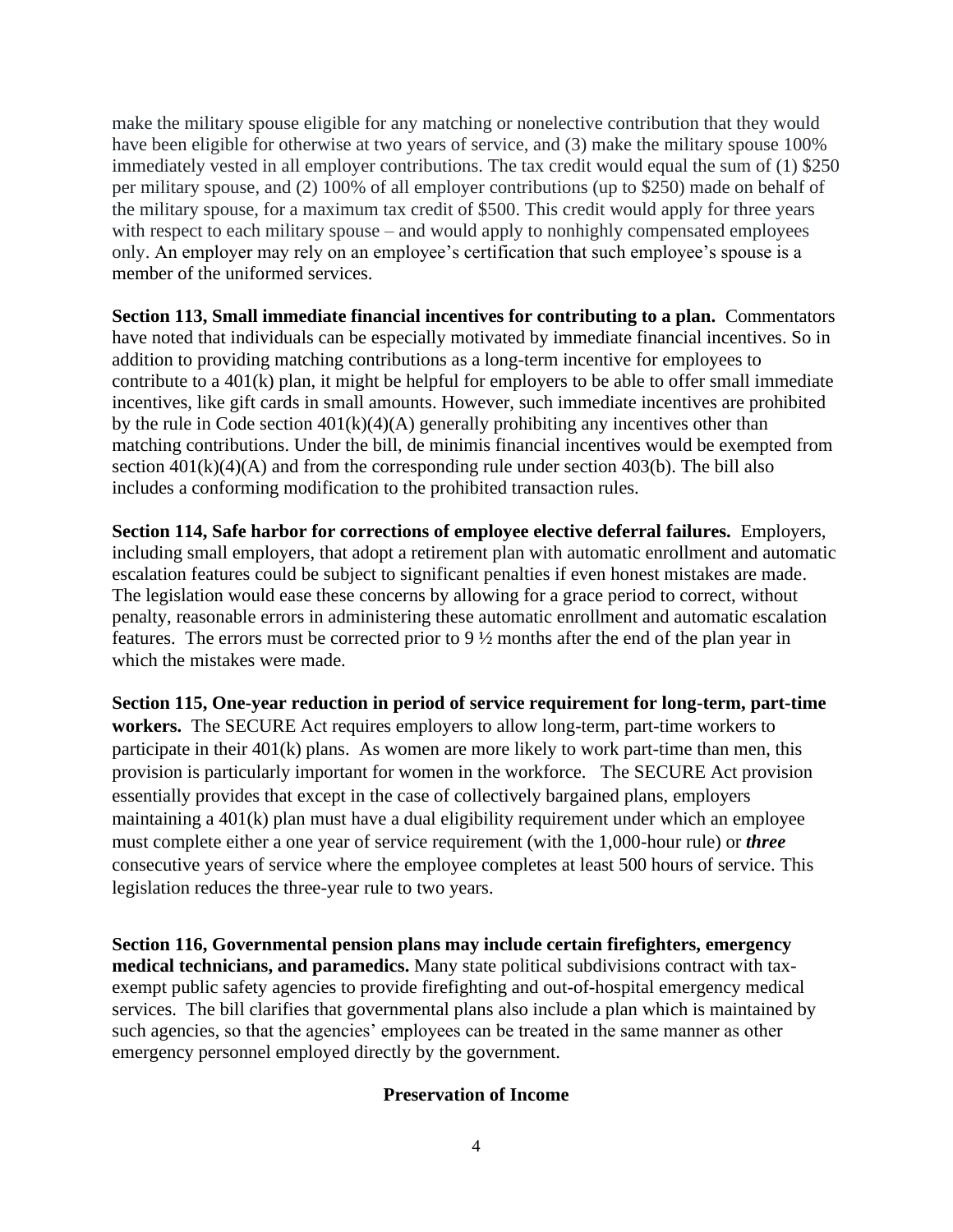**Section 201, Remove required minimum distribution barriers for life annuities.** The legislation would eliminate certain barriers to the availability of life annuities in qualified plans and IRAs that arise under current law due to an actuarial test in the required minimum distribution regulations ( $Q&A-14(c)$  of Treas. Reg. § 1.401(a)(9)-6). The test is intended to limit tax deferral by precluding commercial annuities from providing payments that start out small and increase excessively over time. In operation, however, the test commonly prohibits many important guarantees that provide only modest benefit increases under life annuities. For example, guaranteed annual increases of only 1 or 2%, return of premium death benefits, and period certain guarantees for participating annuities are commonly prohibited by this test. Without these types of guarantees, many individuals are unwilling to elect a life annuity under a defined contribution plan or IRA.

**Section 202, Qualifying longevity annuity contracts.** In 2014, the Treasury Department published final regulations on qualifying longevity annuity contracts ("QLACs"). QLACs are generally deferred annuities that begin payment at the end of an individual's life expectancy. Because payments start so late, QLACs are an inexpensive way for retirees to hedge the risk of outliving their savings in defined contribution plans and IRAs.

The minimum distribution rules were an impediment to the growth of QLACs in DC plans and IRAs because those rules generally require payments to commence at age 72, before QLACs begin payments. The 2014 regulations generally exempted QLACs from the minimum distribution rules until payments commence. However, due to a lack of statutory authority to provide a full exemption, the regulations imposed certain limits on the exemption that have prevented QLACs from achieving their intended purpose in providing longevity protection. The legislation would address these limitations by repealing the 25% limit and raising the \$135,000 limit to \$200,000. The bill also would facilitate the sales of QLACs with spousal survival rights – and clarify that free-look periods are permitted up to 90 days.

**Section 203, Insurance-dedicated exchange-traded funds.** Exchange-traded funds (ETFs) are pooled investment vehicles that are traded on stock exchanges. They are similar to mutual funds, except the shares can be traded throughout the day on the stock market, rather than having to be held until after the market closes. ETFs are widely available through retirement plans, IRAs, and taxable investment accounts. However, outdated Treasury regulations have prevented ETFs from being widely available through individual variable annuities. Simply because the regulations were written before ETFs existed, ETFs cannot satisfy the regulatory requirements to be "insurance-dedicated."

The bill would address this problem by directing Treasury to update the regulations to reflect the ETF structure. The update would provide that ownership of an ETF's shares by certain types of institutions that are necessary to the ETF's structure would not preclude look-through treatment for the ETF, as long as it otherwise satisfies the current-law requirements for look-through treatment. This essentially would facilitate the creation of a new type of ETF that is "insurancededicated." The bill also would clarify that similarities between an insurance-dedicated fund and another fund will not cause the insurance-dedicated fund to be treated as "publicly available" under the diversification rules or related IRS rulings involving "investor control."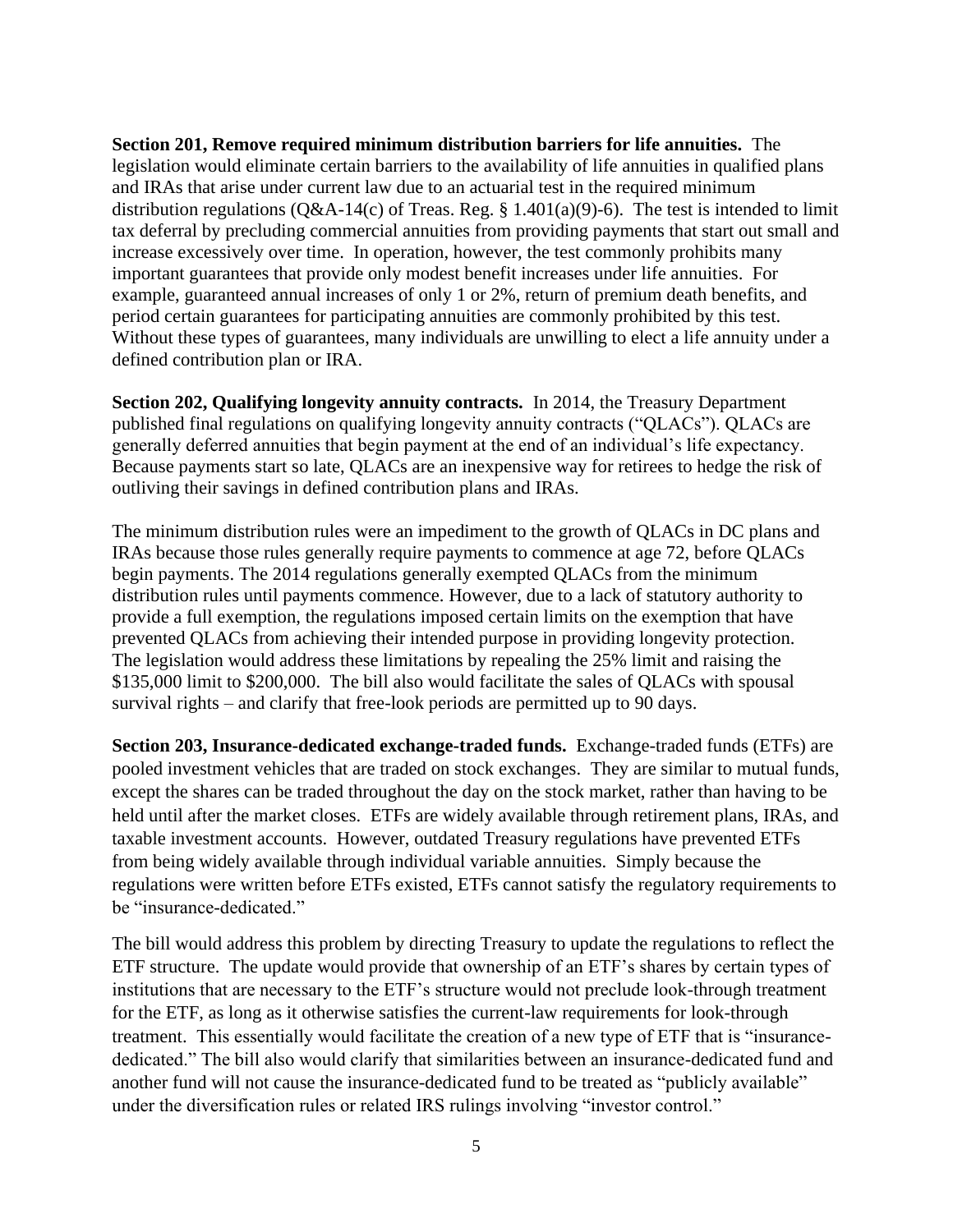### **Simplification and Clarification of Retirement Plan Rules**

**Section 301, Recovery of retirement plan overpayments.** Sometimes retirees mistakenly receive more money than they are owed under their retirement plans. These mistakes cause problems when they occur over time, and plan fiduciaries later seek to recover the overpayments from unsuspecting retirees. When an overpayment has lasted for years, plans often compel retirees to repay the amount of the overpayment, plus interest, which can be substantial. Even small overpayment amounts can create a hardship for a retiree living on a fixed income. The legislation would allow retirement plan fiduciaries the latitude to decide not to recoup overpayments that were mistakenly made to retirees. If plan fiduciaries choose to recoup overpayments, limitations and protections apply to safeguard innocent retirees. This protects both the benefits of future retirees and the benefits of current retirees. In addition, rollovers of the overpayments would remain valid, which is another important protection for participants.

**Section 302, Reduction in excise tax on certain accumulations in qualified retirement plans.**

The legislation would reduce the penalty for failure to take required minimum distributions from 50 to 25 percent. If a failure to take a required minimum distribution from an IRA is corrected in a timely manner (as defined under the bill), the excise tax on the failure is further reduced from 25 percent to 10 percent.

**Section 303, Performance benchmarks for asset allocation funds.** The Labor Department's participant disclosure regulation requires that each designated investment alternative's historical performance be compared to an appropriate broad-based securities market index. Thus, for example, if the plan offers an equity fund on its menu, the plan will show participants the 1-, 5-, and 10-year returns of the equity fund and the returns of an appropriate index like the S&P 500, because the S&P 500 represents an index of the same asset class. Unfortunately, the rule does not adequately address increasingly popular investments like target date funds that include a *mix* of asset classes.

Under the legislation, DOL would be directed to modify its regulations so that an investment that uses a mix of asset classes can be benchmarked against a blend of broad-based securities market indices, provided (a) the index blend reasonably matches the fund's asset allocation over time, (b) the index blend is reset at least once a year, and (c) the underlying indices are appropriate for the investment's component asset classes and otherwise meet the rule's conditions for index benchmarks. This change in the disclosure rule would allow better comparisons and aid participant decision-making.

**Section 304, Review and report to the Congress relating to reporting and disclosure requirements.** The legislation would direct Treasury, DOL and PBGC to review the current ERISA and Code reporting and disclosure requirements and make recommendations to Congress to consolidate, simplify, standardize and improve such requirements.

**Section 305, Eliminating unnecessary plan requirements related to unenrolled participants.** Under current law, employees eligible to participate in a retirement plan are required to receive a broad array of notices that are intended to inform them of their various options and rights under the plan. In the case of eligible employees who have not elected to participate in the plan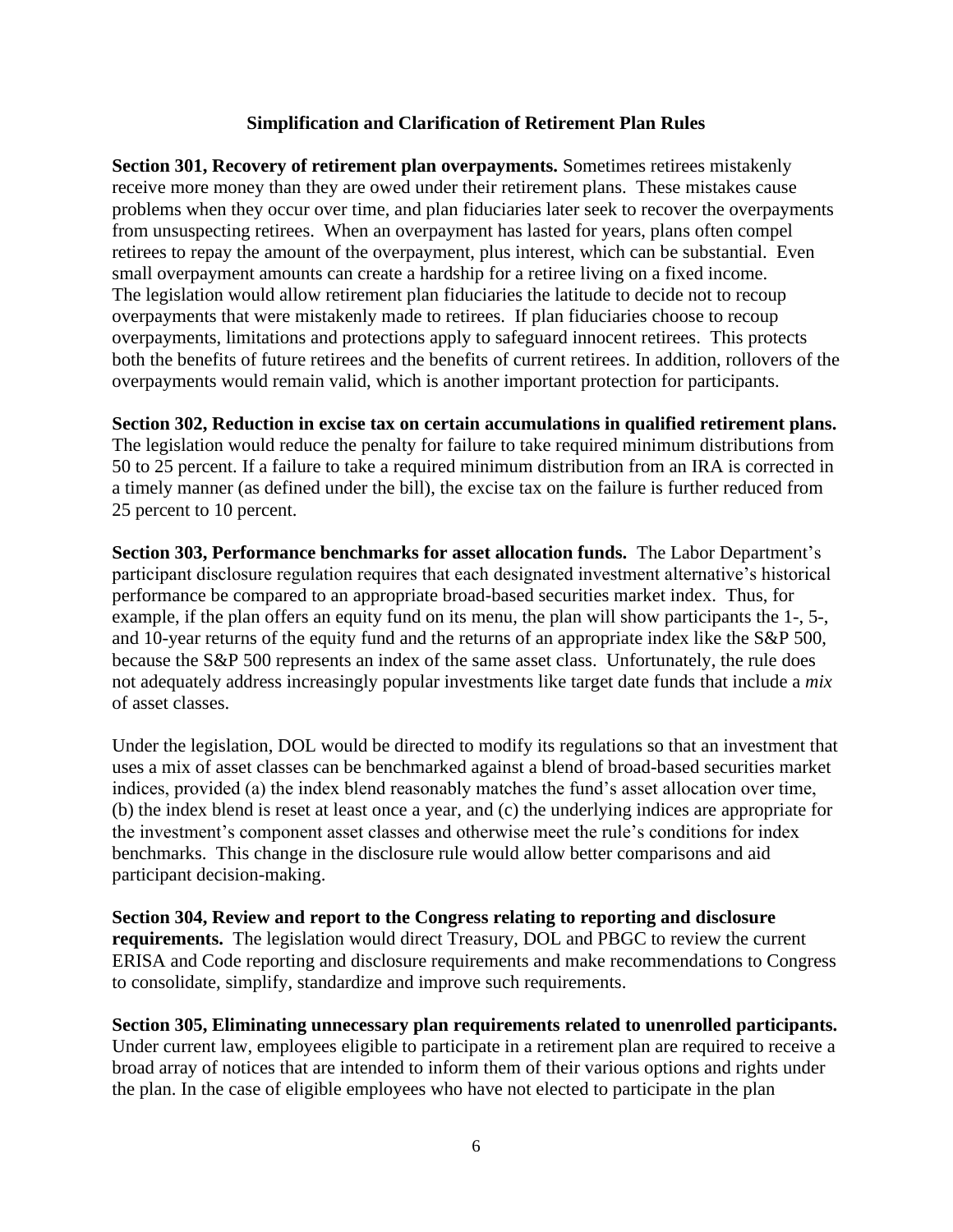("unenrolled participants"), these notices, such as notices regarding the different investment options available under the plan, are generally unnecessary, and can even have adverse effects on savings and coverage.

Under the legislation, defined contribution plans would cease to be required to provide intermittent ERISA or Internal Revenue Code notices to unenrolled participants. However, to further encourage participation of unenrolled participants, the plan would still be required to send (1) an annual reminder notice of the participant's eligibility to participate in the plan and any applicable election deadlines, and (2) any otherwise required document requested at any time by the participant. This rule would only apply with respect to an unenrolled participant who received all required notices, including the summary plan description, in connection with initial eligibility under the plan.

**Section 306, Retirement savings lost and found.** Every year, thousands of people approach retirement but are unable to find and receive the benefits that they earned often because the company they worked for moved, changed its name, or merged with a different company. Similarly, every year there are employers around the country ready to pay benefits to retirees but they are unable to find the retirees because the former employees changed their names or addresses. The legislation would use data that employers are already required to report to the Treasury Department to create a national, online, lost and found for Americans' retirement accounts.

**Section 307, Exemption from required minimum distribution rules for individuals with certain account balances.** Under current law, participants are generally required to begin taking distributions from their retirement plan at age 72. The policy behind this rule is to ensure that individuals use their retirement savings during their lifetime - and not use their retirement plans for estate planning purposes to transfer wealth to beneficiaries. However, for most Americans, unfortunately, they do not have large retirement account balances and will need their retirement savings during their lifetimes. The legislation would provide that participants are not required to comply with the lifetime RMD rules (other than with respect to defined benefit plans) if they have a balance in their retirement plans and IRAs (other than defined benefit plans) of not more than \$100,000 (indexed) on December 31 of the year before they attain 75. Plans would be entitled to rely on certifications from participants regarding whether their other savings in IRAs or with other employers cause their total balance to exceed \$100,000.

**Section 308, Expansion of Employee Plans Compliance Resolution System.** Because of the ever growing complexity of retirement plan administration, the legislation would expand the Employee Plans Compliance Resolution System (EPCRS) to (1) allow more types of errors to be corrected internally through self-correction, (2) apply to inadvertent IRA errors, and (3) exempt certain failures to make required minimum distributions from the otherwise applicable excise tax. For example, the bill would allow for correction of many plan loan errors through selfcorrection. These are a frequent area of error and it can be burdensome to go to the IRS to correct a single loan error.

**Section 309, Eliminate the "first day of the month" requirement for governmental section 457(b) plans.** Participants in a governmental 457(b) plan must request changes in their deferral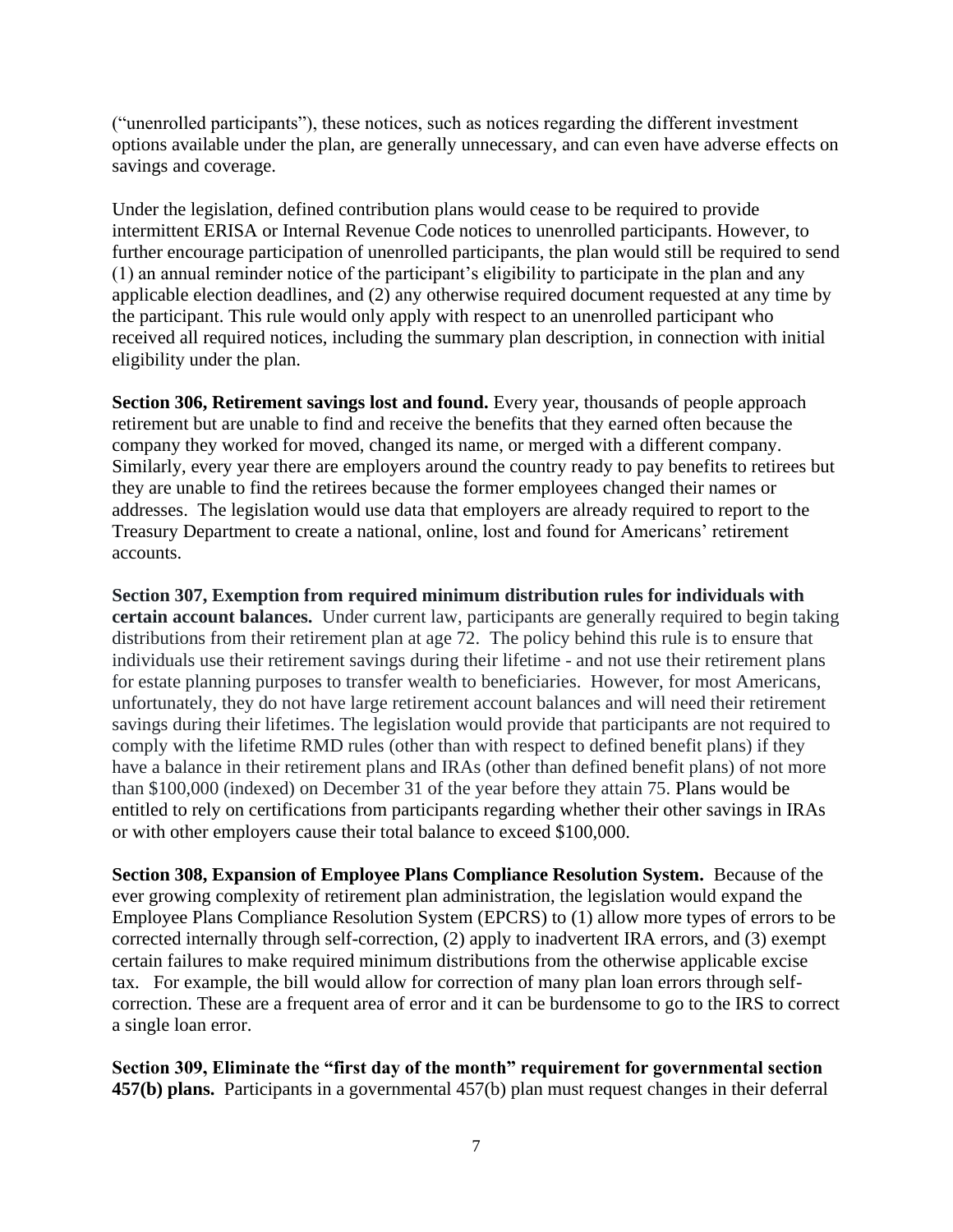rate prior to the beginning of the month in which the deferral will be made. This rule does not exist for other defined contribution plans. The legislation would allow such elections to be made at any time prior to the date that the compensation being deferred is available.

**Section 310, One-time election for qualified charitable distribution to split-interest entity.** The legislation expands the IRA charitable distribution provision to allow for one-time distributions to charities through charitable gift annuities, charitable remainder unitrusts, and charitable remainder annuity trusts. The bill also increases the annual IRA charitable distribution limit from \$100,000 to \$130,000*.* 

**Section 311, Retirement plan distributions for charitable purpose.** The legislation would expand the IRA charitable distribution provision, as modified above, to also include distributions from qualified plans.

**Section 312, Distributions to firefighters.** Under current law, if an employee terminates employment after age 55 and takes a distribution from a retirement plan, the 10% early distribution tax does not apply. However, there is a special rule for "qualified public safety employees" in governmental plans, under which age 50 is substituted for age 55 for purposes of this exception from the 10% tax. This exemption applies to public sector firefighters, but not private sector firefighters. The legislation would extend the age 50 rule to private sector firefighters, who merit the same treatment.

**Section 313, Exclusion of certain disability-related first responder retirement payments.** The legislation would allow first responders to exclude service-connected disability pension payments from gross income after reaching retirement age.

**Section 314, Individual retirement plan statute of limitations for excise tax on excess contributions, certain accumulations, and prohibited transactions.** The statute of limitations for taxes for prohibited transactions, excess contributions, or required minimum distribution failures shall start as of the date that an income tax return is filed for the year in the violation occurred (or the date that such return would have been due in the case of a person not required to file a return). This bill addresses the current-law problem under which the statute of limitations could never start in the absent of the filing of a return regarding a violation that a taxpayer may not be aware of.

**Section 315, Requirement to provide paper statements in certain cases.** The bill amends ERISA to generally provide that with respect to defined contribution plans, unless a participant elects otherwise, the plan is required to provide a paper benefit statement at least once annually. The other three quarterly statements required under ERISA are not subject to this rule (i.e., they can be provided electronically). For defined benefit plans, unless a participant elects otherwise, the statement that must be provided once every three years under ERISA must be a paper statement.

## **Technical Amendments**